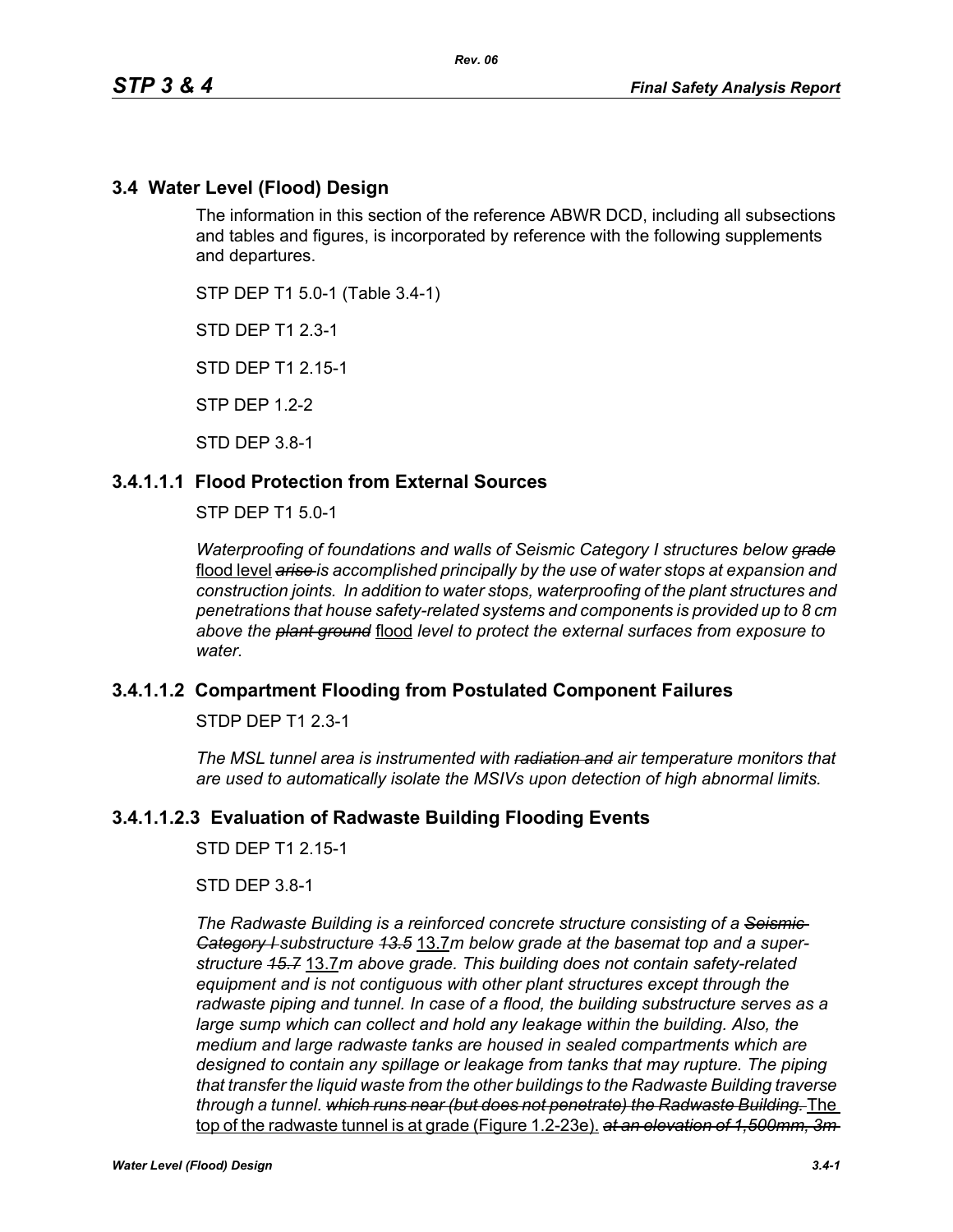*above the basemat slab 1,036cm (Table 3.4-1 ). Seals are provided for all penetrations from the tunnel to prevent building to building flooding.*

*The structural design of this building is such that no internal flooding is expected or will occur under the worst case conditions from those tanks that are isolated by the Seismic Category I compartments*medium and large radwaste tanks.

# **3.4.1.1.2.5 Evaluation of Turbine Building Flood Events**

STP DEP 1.2-2

*Circulating Water System and Turbine Building Water System* (TSW) *are the only systems large enough to fill the condenser pit*Turbine Building*; therefore, only these two systems can flood into adjacent buildings.*

*A failure in either of these systems*Circulating Water System *will result in the total flooding of the Turbine Building up to* below *grade.* Another failure in TSW system will result in the total flooding of Turbine Building still within the TSW System equipment room. These are accomplished by leak detectors in a condenser pit and TSW System equipment room, and automatic means to shutdown those systems. *Water is prevented from crossing to other buildings by two means* in the case of the leak detection failure. *The first is a normally closed alarmed door in the connecting passage between the Turbine Building and Service Building. The second is that the radwaste tunnel will be sealed at both ends to prevent water from either entering the tunnel or leaving the tunnel. A large hydrostatic head is prevented by a large non-water-tight truck door at grade to provide a release point for any* flooding *water*.

*Because of the large size of the circulating water system* and the TSW system, *a leak*s *will fill the condenser pit* and the TSW System equipment room *quickly. Monitors were added in the condenser pit* and the TSW System equipment room *of the Turbine Building to provide leak detection and an automatic means to shutdown the Circulating Water System* and TSW System *in the event of flooding in the Turbine Building (Subsections 10.4.5.2.3 and 10.4.5.6).*

# **3.4.2 Analytical and Test Procedures**

STP DEP T1 5.0-1

*Since the design* basis *flood elevation is 30.5 cm below* at El. 40.0 ft (see Subsection 2.4S.2.2), 182.9 cm above *the finished plant grade, there is no dynamic force due to flood. The* the *lateral hydrostatic* and hydrodynamic *pressure on the structures due to the design flood water level, as well as ground and soil pressures, are calculated.*

As discussed in Section 2.4S.4.2.2.4.3, the hydrodynamic force due to the wind-generated wave action on building walls has been calculated as shown in Figure 3.4-1.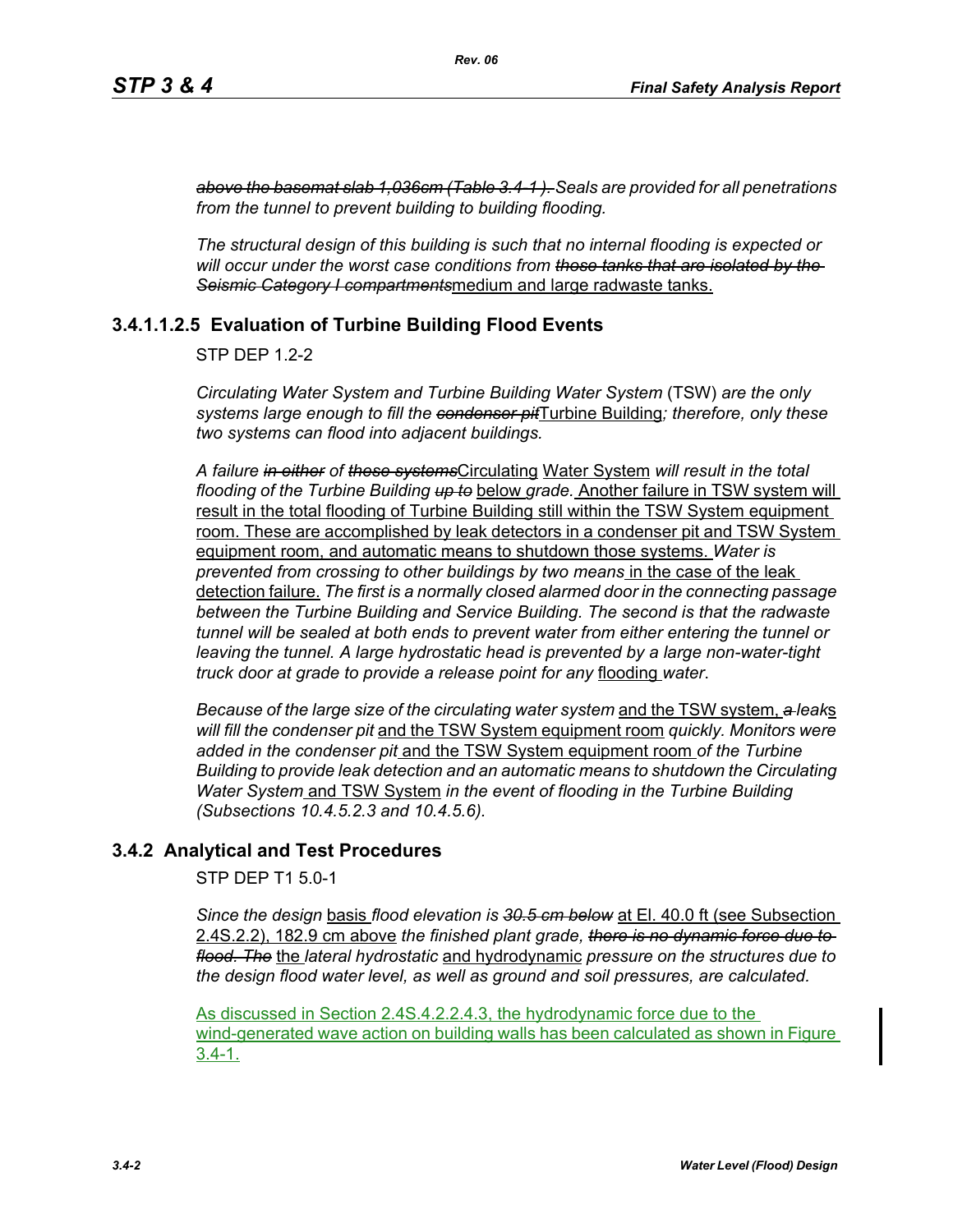Consistent with Standard Review Plan Section 3.4.2 requirements, and the discussion provided in Section 2.4S.4.2.2.4.3, the following criteria will be applied for the design of the safety-related structures:

- *(a)* Flotation stability evaluations shall be based on the buoyancy calculations using the conservatively established design basis flood level of 40'-0" MSL.
- *(b)* The lateral loads on the structural walls and overturning moment on the structure will include the effect of the wave-generated hydrodynamic forces. As such, external walls of the structures shall be capable of resisting the following loads:
	- Hydrostatic force considering a conservatively established design basis flood level of 40'-0" MSL.
	- Hydrodynamic drag force of 44 psf due to flood water flow, applicable to above grade portion.
	- Wind generated wave forces as shown in Figure 3.4-1, applicable to above grade portion.
	- Impact due to a 500 lbs floating debris traveling at 4.72 ft/sec.
- *(c)* Watertight seals protecting the exterior penetrations and seismic gaps against flooding shall be designed to take into account the increase in hydrostatic head due to the design basis flood elevation of 40'-0" MSL.

## **3.4.3 COL License Information**

## **3.4.3.1 Flood Elevation**

The following site specific supplement addresses COL License Information Item 3.5.

The site specific design basis flood elevation is defined as 182.9 cm above grade. The design basis flood is described in Subsection 2.4S.2.

As described in Table 3.4-1 note 3 and 5, all penetrations and doors that penetrate the exterior walls of Seismic Category I Buildings that are located below the design basis flood level are watertight. Therefore all safety-related equipment in these buildings are protected from postulated external floods and satisfy the requirements of GDC 2.

Watertight doors or barriers are provided on the Reactor Building and Control Building to protect the buildings from the external design basis flood. These watertight doors or barriers are considered Seismic Category I components. In order to ensure that the watertight doors and barriers can withstand the ABWR Standard Plant loading requirements, the watertight doors and barriers of the Reactor Building and Control Building will be designed for the more severe of the standard plant and site-specific loading. Watertight doors shall be designed to meet the Incorporated Barrier requirements of Regulatory Guide 1.102.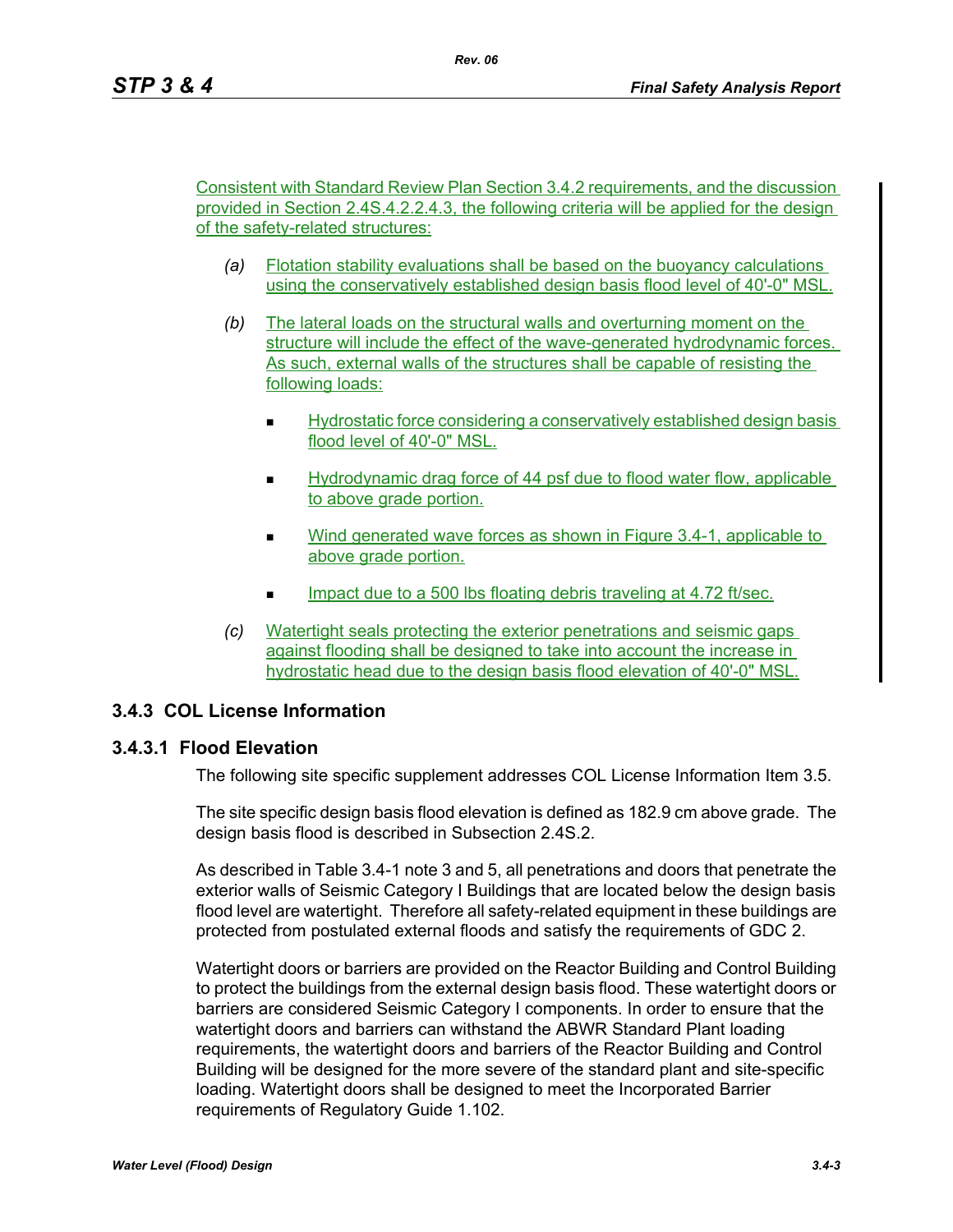The watertight doors or barriers for the Reactor Building consist of the six exterior doors and the exterior Large Equipment Access indicated in Tier 1 Figures 2.15.10h and 2.15.10j. The watertight doors for the Control Building consist of the access doors between the Control Building and the Service Building shown in Tier 1 Figures 2.15.12d, e, and f, the exterior equipment access door shown in Tier 1 Figure 2.15.12g, and an access door between the Control Building and the Service Building shown in Tier 1 Figure 2.15.12g. Each door will be given a unique component ID in the construction drawings.

The locations for watertight doors in the Reactor Building and Control Building include:

| <b>Structure</b>        | <b>Door or Barrier Description</b>                 | <b>Elevation</b> |  |
|-------------------------|----------------------------------------------------|------------------|--|
|                         | Clean Access Area Corridor Entrance                | B1F (4800 mm)    |  |
|                         | Diesel Generator A Access                          | 1F (12300 mm)    |  |
|                         | Diesel Generator B Access                          | 1F (12300 mm)    |  |
| <b>Reactor Building</b> | Diesel Generator C Access                          | 1F (12300 mm)    |  |
|                         | <b>East Equipment Hatch Access</b>                 | 1F (12300 mm)    |  |
|                         | <b>West Equipment Hatch Access</b>                 | 1F (12300 mm)    |  |
|                         | Large Equipment Access                             | 1F (12300 mm)    |  |
|                         | HX Area Access at Service Building                 | B3F (-2150 mm)   |  |
|                         | Electrical Area Access at Service Building         | B2F (3500 mm)    |  |
| <b>Control Building</b> | <b>Control Building Access at Service Building</b> | B1F (7900 mm)    |  |
|                         | Entrance to Reactor Building Controlled Access     | 1F (12300 mm)    |  |
|                         | <b>Equipment Access</b>                            | 1F (12300 mm)    |  |

#### **Exterior Watertight Door or Barriers**

**Reactor Building and Control Building** safety-related SSCs vulnerable to tornado missiles are protected by separate barriersor doors designed to resist tornado missiles.

The watertight doors are seated such that the force of the water helps maintain the watertight seal. The watertight doors are designed to be leak tight. Watertight doors will be individually engineered assemblies designed by the supplier to satisfy the design basis performance requirements for external flooding. Watertight doors and water stops will allow only slight seepage during an external flooding event in accordance with criteria for Type 2 closures in U.S. Army Corps of Engineers (COE) EP 1165-2-314, "Flood-Proofing Regulations". This criterion will be met under hydrostatic loading of 12 inches of water above the design basis flood elevation per Table 3.4-1, plus the height of wave run-up and drag effects, as required. Water retaining capability of the doors shall be demonstrated by qualification tests for the water head levels. These tests will be completed prior to shipment of the doors. For this purpose a test fixture may be used, with gasket material and cross section, its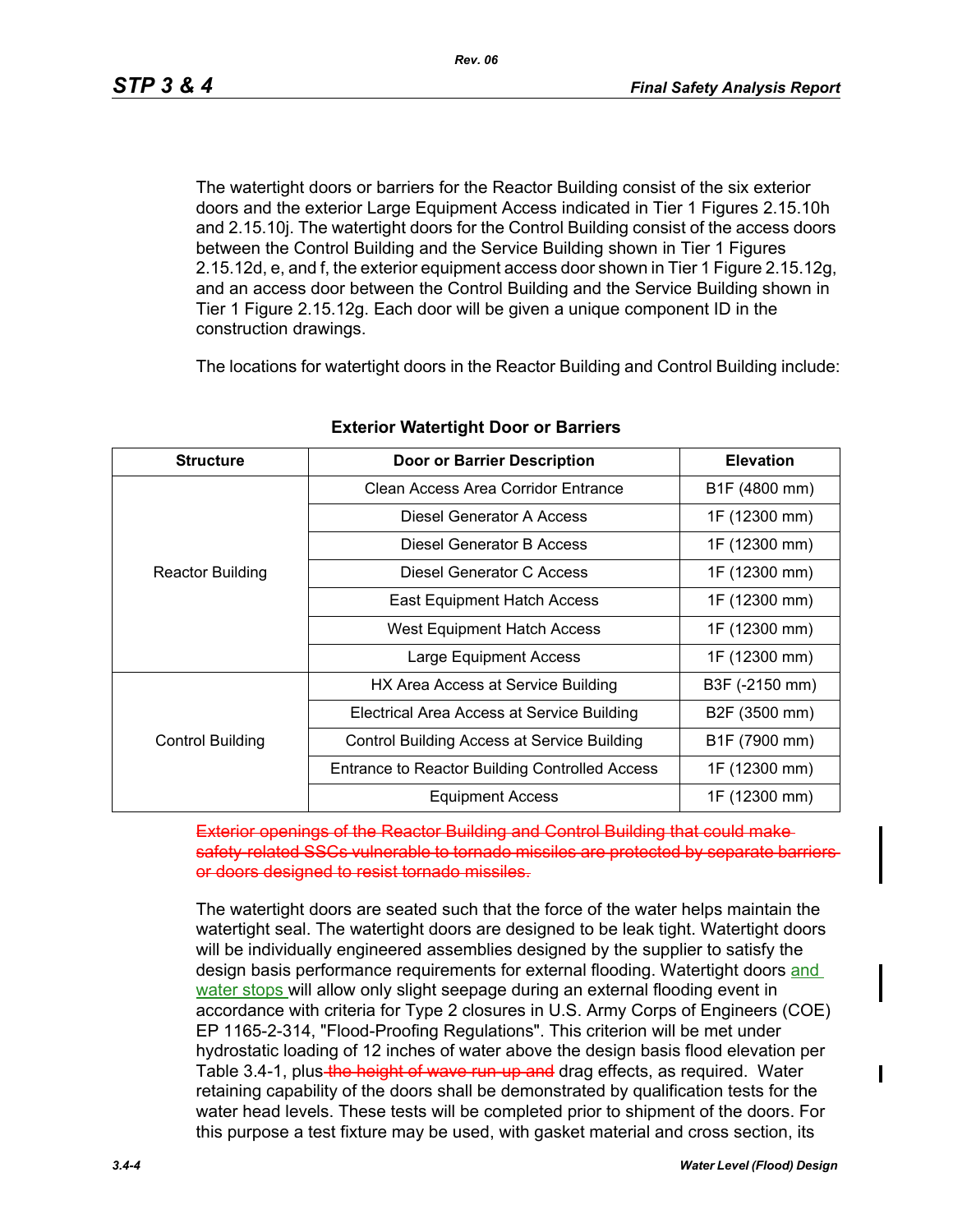retainers, and the anvil configuration being identical to that of the full size doors. The test fixture shall have the necessary valving, pressure gages, flow meters, and instruments for measuring gasket compression. To validate that the door satisfies a Type 2 closure per (COE) EP 1165-2-314, the leakage shall not exceed 0.10 gallon/hour/linear foot of gasket when subjected to 125% of the specified head pressure. The hydrostatic head shall be raised at a rate not more than 1 ft/min. If leaks occur during the rising of the hydrostatic head and the leakage rate begins to diminish as the hydrostatic head increases, the assembly shall be tested at the hydrostatic head where the more substantial leakage was observed.

The joint seals between the Reactor Building and the Control Building below the design basis flood level shall be made using a polyurethane foam impregnated with a waterproof sealing compound. The joint shall also include a redundant water stop at the interior side of the joint.

The seal material and joint seal assembly shall be tested to be watertight when subjected to the maximum anticipated hydrostatic head. The testing program will demonstrate the following:

- The seal material can withstand a movement of  $\pm 25\%$  of the gap size or the expected long-term settlement, whichever is larger, in any resultant direction and still be watertight.
- The seal material can compress to 1/3 of its thickness without developing more than 25 psi pressure on the adjacent structures.
- The entire joint seal assembly, including the watertight joint seal and redundant water stop, prevents the total leakage during an SSE event from exceeding that which would cause internal flooding to exceed the height of the flooding protection curbs or raised equipment pads. The total permitted leakage of the joint seal assembly shall be determined for the entire duration of the SSE when subjected, simultaneously, to the maximum anticipated hydrostatic head pressure, the maximum differential displacements due to long term settlement or tilt, and the maximum differential displacements due to SSE.
- The seal material will function as a watertight barrier after being subjected to the maximum displacements due to a SSE and the redundant water stop on the interior side of the joint can withstand the SSE maximum displacements without degradation.

The foregoing requirements will demonstrate that the material is capable of being watertight after the effects of long term settlement or tilt, as well as during normal operating vibratory loading such as SRV actuation and not impact the adjacent structures. Although this will provide margin to accommodate differential displacements from the majority of the movements from short duration extreme environmental loading such as SSE, the seals need not be designed to be watertight during the maximum differential displacements from these extreme environmental loadings.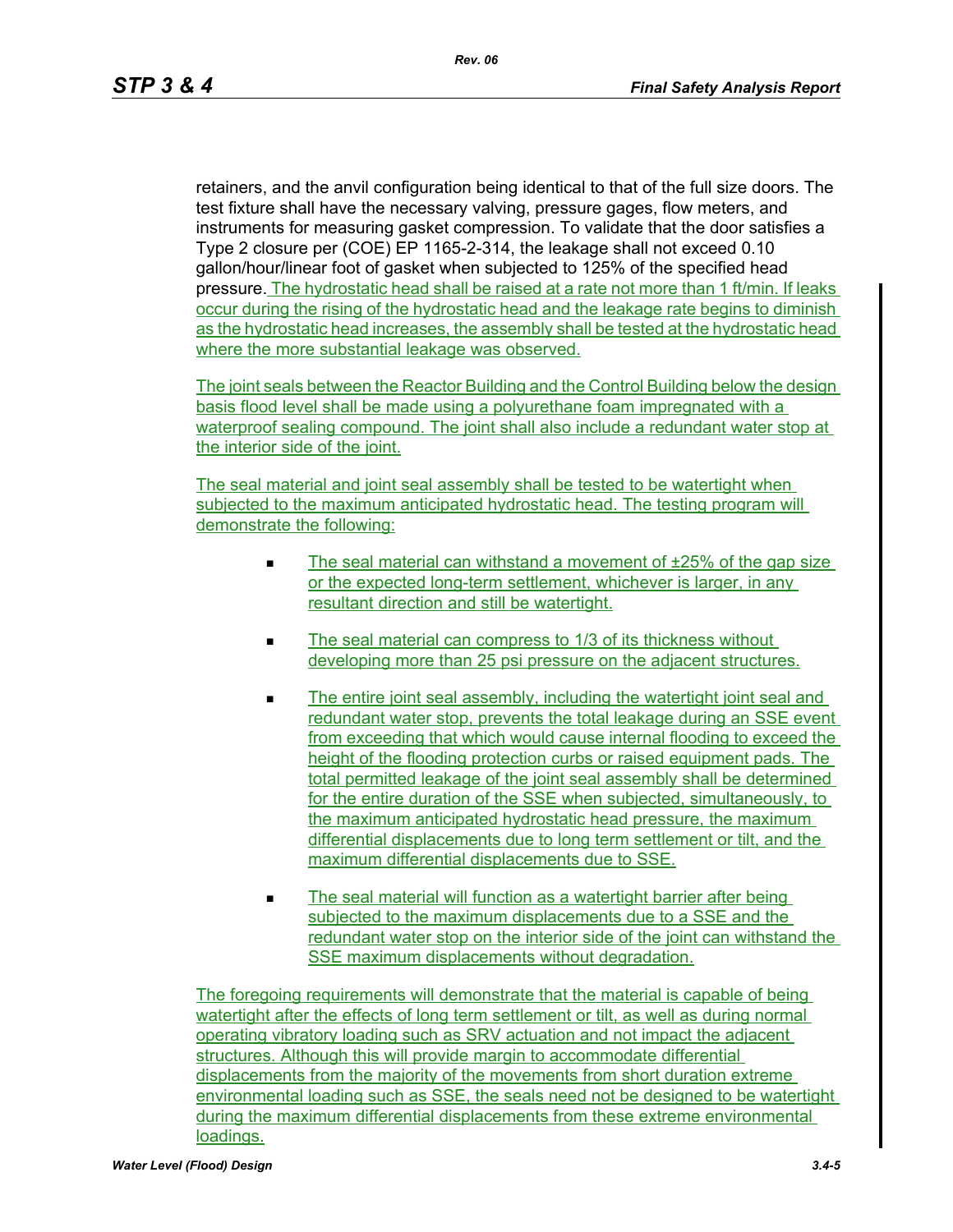The joint seal and interior water stops used to protect the safety-related buildings against external water entry are classified as Seismic Category I with respect to their ability to remain in-place to stop significant water leakage into the safety-related buildings during and after a seismic event. An in-service inspection program will ensure that the joint seal materials do not significantly degrade.

The watertight doors or barriers that are utilized for protection against external flooding are normally closed and are used for egress, as required.

The watertight doors, frames, and all components are designed to the requirements of AISC N690 and SRP Section 3.8.4. The structural steel used for the watertight doors conforms to either ASTM A36, ASTM A992 or ASTM A500 Grade B. The faceplate conforms to  $\overline{ASTN}$  A36 or ASTM A606,  $\overline{L}$ ype 4 and the rubber gasket conforms to ASTM **D2000, Grade BC**D1056 Type 2 Class D. Fabrication of the doors shall meet the requirements of AISC N690. The welding shall meet the requirements of nondestructive testing, personnel qualifications and acceptance criteria contained in AWS D1.1.

The watertight doors shall be designed for the following loads and load combinations:

 $S = D + W + P_0$  $S = D + P$  $1.6S = D + P + E' + P_0$  $1.6S = D + W_t$  (See definition below) +  $P_0$  $1.6S = D + FL + P_0$ 

Where:

S = Normal allowable stresses as defined in AISC N690

- D = Dead Loads
- E' = Loads generated by SSE, per Sections 3H.1 and 3H.2.
- P = Pressure Loads, which may be due to hydrostatic pressure differential pressure,  $P_{d}$ .
- P<sub>h</sub> = Loads due to hydrostatic pressure, determined based on the floodelevation per Table 3.4-1, plus the height of wave run-up and drag effects, as required.
- $P_d$  = Loads due to differential pressure
- $P_0$  = Loads due to normal operating differential pressure.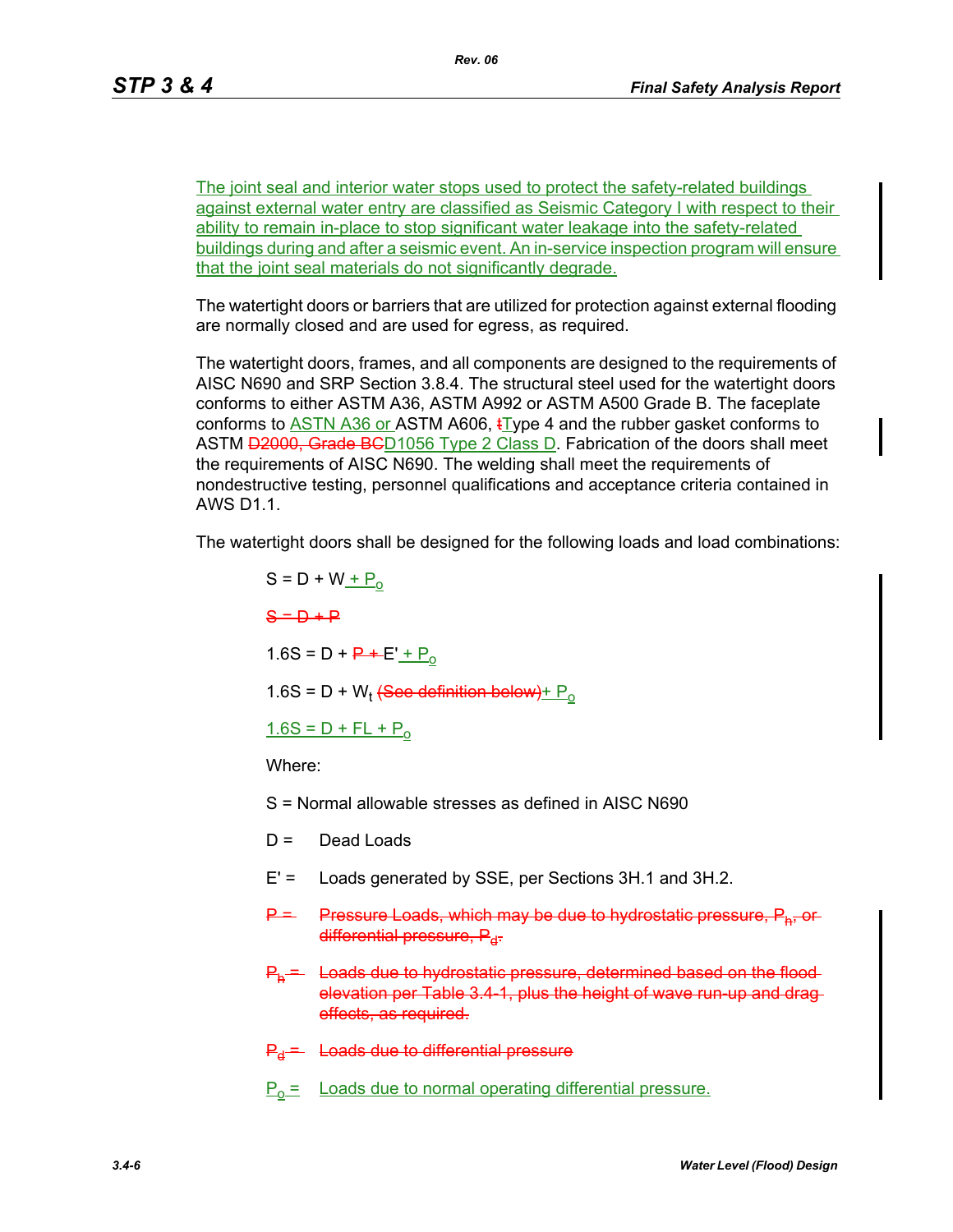- $FL =$  Design basis extreme flood loads, including the hydrostatic load due to flood elevation at 40 ft MSL, the associated drag effects of 44 psf, impact due to floating debris per Section 3.4.2, and hydrodynamic load due to wind-generated wave action per Figure 3.4-1. Figure 3.4-1 shall only be used to calculate hydrodynamic load due to wind-generated wave action. The weight of the water (above ground) due to the flood loads shall be 63.85 pcf in order to include the effects of suspended sediments in the water.
- W = Normal Wind Loads, per Sections 3H.1 and 3H.2.
- $W_t$  = Tornado Loads, per Sections 3H.1 and 3H.2, including wind velocity pressure  $W_w$ , differential pressure  $W_p$ , and tornado-generated missiles (if not protected)  $W_m$

The value used for W<sub>t</sub> shall be computed to satisfy the following possible combinations:

$$
W_{t} = W_{w}
$$
  
\n
$$
W_{t} = W_{p}
$$
  
\n
$$
W_{t} = W_{m}
$$
  
\n
$$
W_{t} = W_{w} + W_{m}
$$
  
\n
$$
W_{t} = W_{w} + 0.5 W_{p}
$$
  
\n
$$
W_{t} = W_{w} + 0.5 W_{p} + W_{m}
$$

## **3.4.3.2 Ground Water Elevation**

The following site specific supplement addresses COL License Information Item 3.6.

The site specific ground water elevation is defined in Subsection 2.4S.12. The ground water elevation is lower than 61.0cm below grade.

# **3.4.3.3 Flood Protection Requirements for Other Structures**

The following site specific supplement addresses COL License Information Item 3.7.

The Ultimate Heat Sink and Reactor Service Water Piping Tunnel have the same flood protection features as other Seismic Category I structures within the scope of the certified design. These design features are addressed in Subsection 3.4.1.1. As described in that Subsection, they are protected from postulated flooding and satisfy the requirements of GDC 2 and the guidance of RG 1.102.

The Ultimate Heat Sink and Reactor Service Water Piping Tunnel are divisionally separated in accordance with Section 3.13 and 3.12. Penetrations that are located below design flood level are watertight thereby preventing an internal flood event from propagating from one division to another.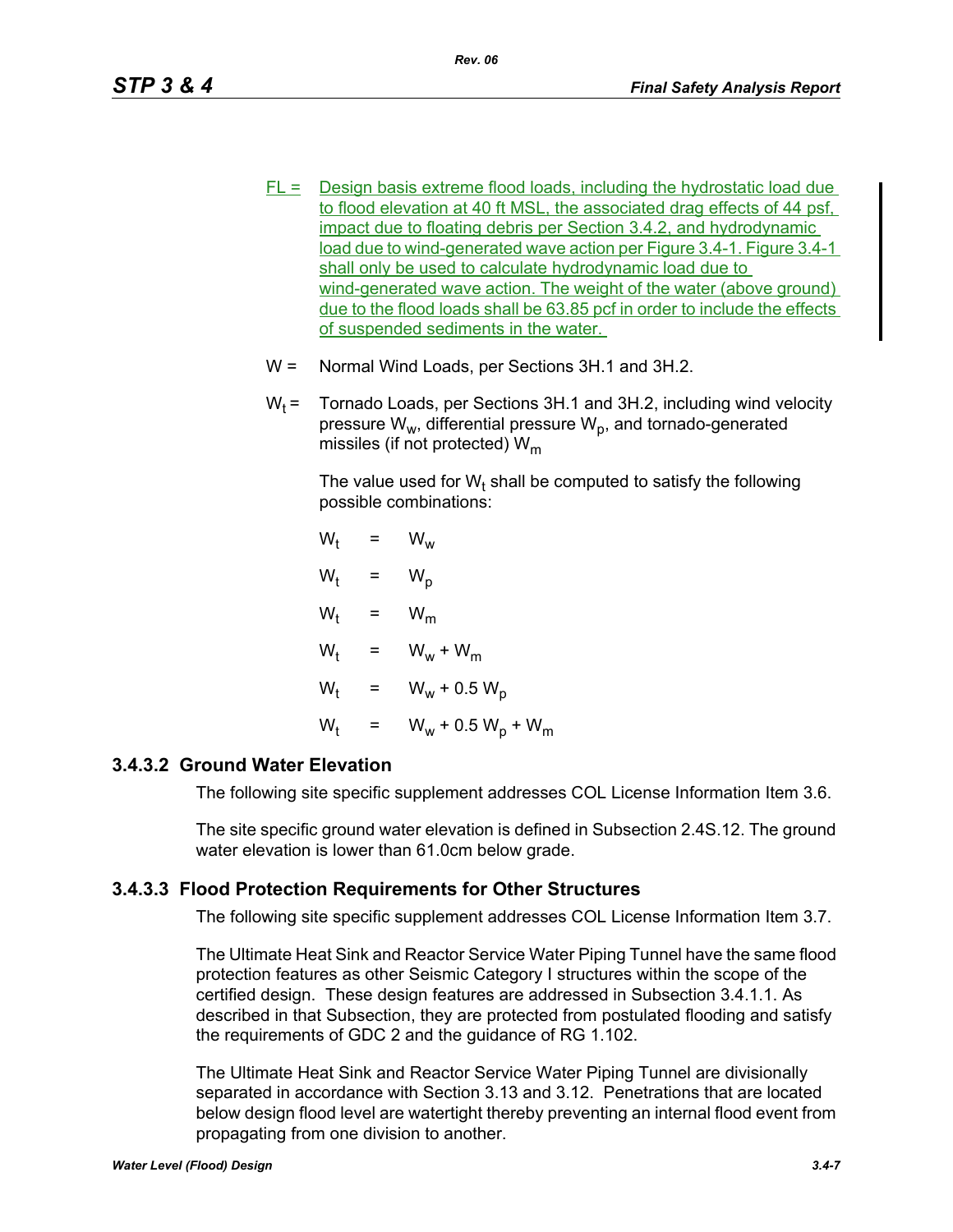Watertight doors or barriers are provided on the site-specific Diesel Generator Fuel Oil Storage Vaults to protect the vaults from the external design basis flood. These watertight doors or barriers are considered site-specific Seismic Category I components. Each door will be given a unique component ID in the construction drawings.

The locations of watertight doors for the Diesel Generator Fuel Oil Storage Vaults include:

| <b>Structure</b>                            | <b>Door Description</b> |  |  |
|---------------------------------------------|-------------------------|--|--|
|                                             | Access to Vault A       |  |  |
| Diesel Generator Fuel<br>Oil Storage Vaults | Access to Vault B       |  |  |
|                                             | Access to Vault C       |  |  |

#### **Exterior Watertight Door or Barrier Component IDs**

The design requirements for Diesel Generator Fuel Oil Storage Vault watertight doors are similar to the requirements described in Section 3.4.3.1, except that only the site-specific loads are considered, as described in Section 3H.6.7.3H.6.4.

### **3.4.3.4 Penetration Seals**

The following site specific supplement addresses COL License Information Item in Subsection 3.4.1.1.1.

Penetrations located between Seismic Category I building and non-Seismic Category I building or to the outside below site- specific flood elevation are similar to a primary containment penetration. They consist of a steel sleeve embedded in the wall with a closure plate that acts as a seal and as a pipe anchor. The sleeve, closure plate and pipe are welded together to form a highly reliable seal.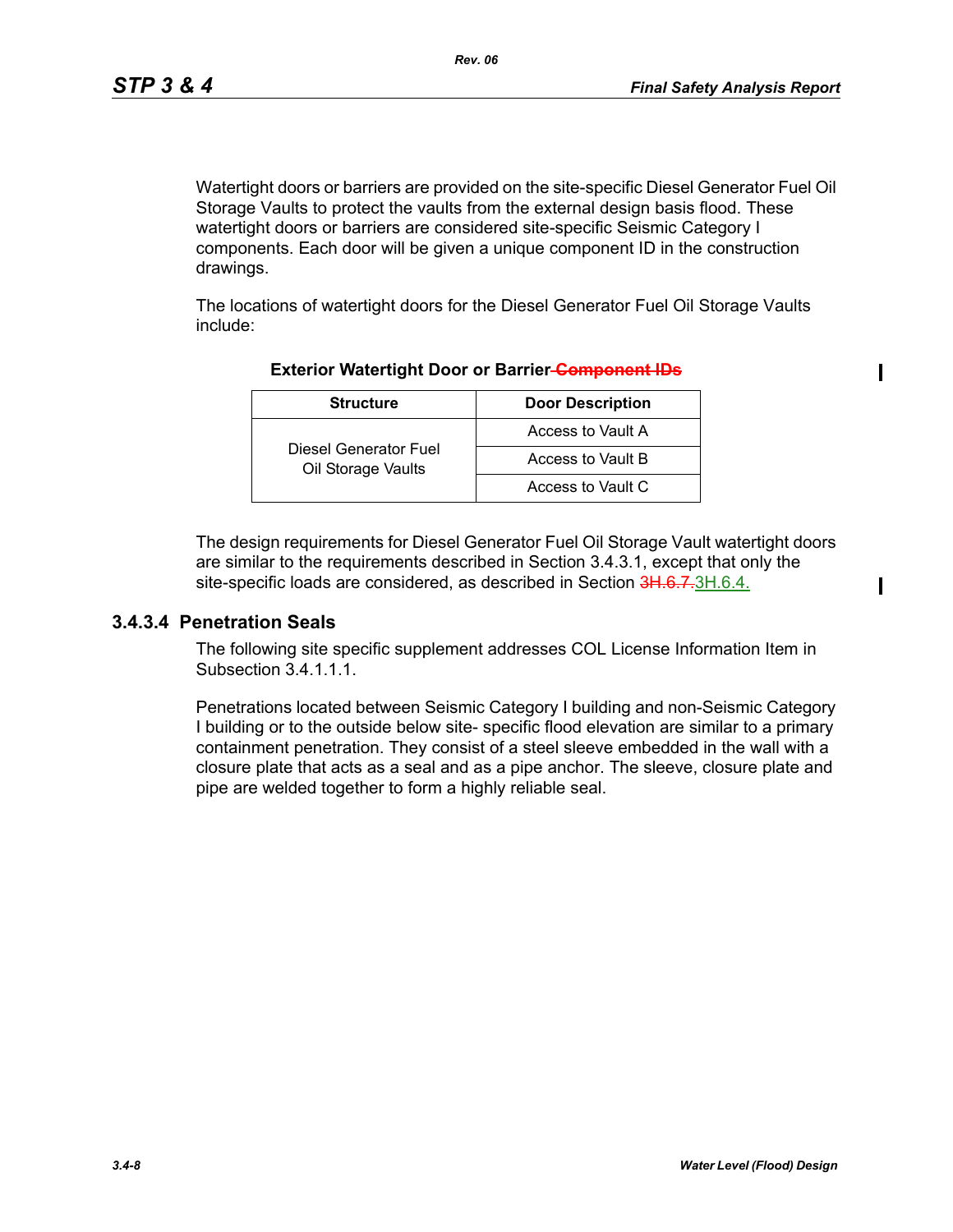| Structure                                                                     | <b>Reactor Building</b>                     | <b>Service Building</b>                                                                                                                          | <b>Control Building</b>                                                       | <b>Radwaste</b><br><b>Building</b>                                                                                                     | Turbine<br><b>Building</b>                           | <b>Ultimate Heat</b><br>Sink/RSW<br><b>Pump House</b><br>(Note 8)                                       |
|-------------------------------------------------------------------------------|---------------------------------------------|--------------------------------------------------------------------------------------------------------------------------------------------------|-------------------------------------------------------------------------------|----------------------------------------------------------------------------------------------------------------------------------------|------------------------------------------------------|---------------------------------------------------------------------------------------------------------|
| Design Flood Level <del>(mm)</del>                                            | <del>11.695</del><br>12,192 mm<br>(40.0 ft) | <del>11.695</del><br>10058 mm<br>(33 ft)<br>(Note 7)                                                                                             | <del>11.695</del><br>12,192 mm<br>(40.0 ft)                                   | <del>11.695</del><br>10058 mm<br>(33 ft)<br>(Note 7)                                                                                   | <del>11.695</del><br>10058 mm<br>(33 ft)<br>(Note 7) | 12,192 mm<br>(40.0 ft)                                                                                  |
| Design Ground Water Level<br>(mm)                                             | <u>11,390</u><br>$9,753$ mm<br>(32 ft)      | <u> 11,390</u><br>$9,753$ mm<br>(32 ft)                                                                                                          | <u> 11,390 </u><br>$9,753$ mm<br>(32 ft)                                      | <u> 11,390 </u><br>$9,753$ mm<br>(32 ft)                                                                                               | 11,390<br>$9,753$ mm<br>(32 ft)                      | 8,534 mm (28.0)<br><b>fft</b> )                                                                         |
| Reference Plant Grade (mm)                                                    | 12,000<br>10,363 mm<br>(34ft)               | <del>12,000</del><br>10,363 mm<br>(34ft)                                                                                                         | <del>12,000</del><br>10,363 mm (34ft)                                         | <del>12.000</del><br>10,363 mm<br>(34ft)                                                                                               | <del>12,000</del><br>10,363 mm<br>(34ft)             | 10,363 mm<br>(34 ft)                                                                                    |
| Top of Base Slab (mm)                                                         | -8,200-<br>$-9,837$ mm<br>$-32.27$ ft)      | <del>2,150 &amp; 3,500</del><br>-3,787 mm (-12.42 ft)                                                                                            | $-8,200$<br>$-9,837$ mm<br>$-32.27$ ft)                                       | -4,500<br>$-3,353$ mm<br>$(-11 ft)$                                                                                                    | 5,300-<br>-4,840 mm<br>$-15.88$ ft)                  | 4,267 mm<br>(UHS), -5,486<br>mm (RSW<br><b>Pump House)</b><br>(14 ft, UHS)<br>18 ft, RSW<br>Pump House) |
| Actual Plant Grade (mm)                                                       | 12.000-<br>mm(36 ft)                        | 12.000-<br>Varies between 9,753 Varies between 9,753 Varies between<br>mm (32 ft) and 10,973 mm (32 ft) and 10,973 9,753 mm (32 ft)<br>mm(36 ft) | 12.000-<br>and 10,973 mm<br>(36 ft)                                           | 12.000-<br>Varies between Varies between between 9,753<br>$9,753$ mm (32 ft) $9,753$ mm (32<br>and 10,973 mm ft) and 10,973<br>(36 ft) | 12.000-<br>mm (36 ft)                                | <b>Varies</b><br>$mm(32 ft)$ and<br>10,973 mm (36<br>lft)                                               |
| <del>Building Height (mm)</del>                                               | <del>49,700-</del>                          | <del>22,200-</del>                                                                                                                               | <del>22,200-</del>                                                            | <del>28,000-</del>                                                                                                                     | <del>54,300-</del>                                   |                                                                                                         |
| <b>Penetrations Below Design</b><br><b>Flood Level</b><br>(Notes 1 through 4) | Refer to Table 6.2-9                        | <b>None</b>                                                                                                                                      | <b>RCW, RSW and</b><br>miscellaneous<br>lines, and electrical<br>penetrations | None, except<br>radwaste piping                                                                                                        | Radwaste<br>piping                                   | <b>RSW</b> piping<br>and electric<br>cables                                                             |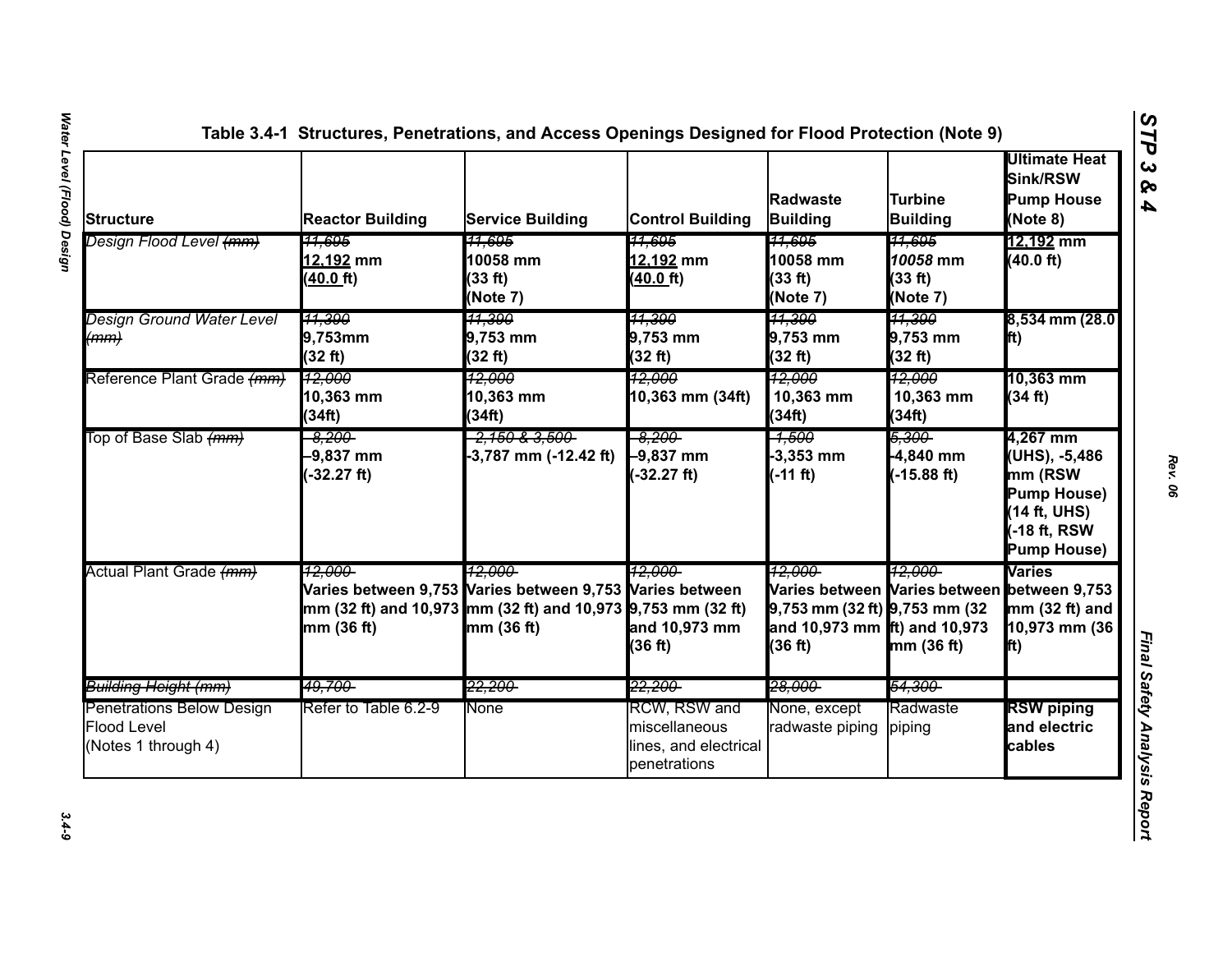| <b>Structure</b> |                                                                            | <b>Reactor Building</b>                                                                       | <b>Service Building</b>                                                                                                                                                                                                                                                                                                                                    | <b>Control Building</b>                                                                                                                                                    | Radwaste<br><b>Building</b> | Turbine<br><b>Building</b>                                    | Ultimate Heat<br>Sink/RSW<br><b>Pump House</b><br>(Note 8) |
|------------------|----------------------------------------------------------------------------|-----------------------------------------------------------------------------------------------|------------------------------------------------------------------------------------------------------------------------------------------------------------------------------------------------------------------------------------------------------------------------------------------------------------------------------------------------------------|----------------------------------------------------------------------------------------------------------------------------------------------------------------------------|-----------------------------|---------------------------------------------------------------|------------------------------------------------------------|
|                  | <b>Access Openings Below</b><br>Design Flood Level<br>(Notes $5$ and $6$ ) | Access ways to<br>outside and from S/B<br>and C/B (Fig. 1.2-4<br>through<br>1.2-8) @ 4,800 mm | Access ways from R/B, Hx area access<br>C/B and T/B. (Fig. 1.2-from $S/B$ @<br>17 through 1.2-20) @ -2,150 mm, (Fig.<br>3,500 mm, (Fig. 1.2-<br>(18)<br>Area access ways from S/B @ 3,500 (See<br>C/B @-2,150 mm,<br>3,500 mm, and 7,900<br>mm (Fig. 1.2-19)<br>Area access way from Imm, (See Fig. 1.2-<br>Т/В @<br>3,500 mm (Fig. 1.2-24) Access ways to | $(1, 2 - 15)$<br>Area access from<br>Fig. 1.2-18<br>Area access way<br>from S/B @ 7,900<br>(15)<br>outside, S/B, R/B,<br>and RW/B (See Fig<br>1.2-17 through<br>$1.2 - 20$ | None                        | <b>Access ways</b><br>from S/B @<br>5,300 mm,<br>(Fig 1.2-18) | <b>None</b>                                                |
| Notes:           |                                                                            |                                                                                               |                                                                                                                                                                                                                                                                                                                                                            |                                                                                                                                                                            |                             |                                                               |                                                            |
|                  | design flood level.                                                        |                                                                                               | 1 Watertight penetrations will be provided for all Reactor, and Control, Turbine and Radwaste Buildings penetrations that are below grade-                                                                                                                                                                                                                 |                                                                                                                                                                            |                             |                                                               |                                                            |
|                  |                                                                            |                                                                                               | 2 The safety-related and non-safety-related tunnels prevent the lines running through them from being exposed to outside ground flooding.                                                                                                                                                                                                                  |                                                                                                                                                                            |                             |                                                               |                                                            |
|                  |                                                                            | energy pipe failure in the tunnel or inside a connecting building.                            | 3 Penetrations below design flood level will be sealed against any hydrostatic head resulting from the design basis flood, or from a moderate                                                                                                                                                                                                              |                                                                                                                                                                            |                             |                                                               |                                                            |
|                  | surfaces.                                                                  |                                                                                               | 4 Waterproof sealant applied to the building exterior walls below flood level will also be extended a minimum of 150 mm along the penetration                                                                                                                                                                                                              |                                                                                                                                                                            |                             |                                                               |                                                            |
|                  |                                                                            |                                                                                               | Watertight doors (bulkhead type) are provided at all Reactor and Control Building access ways that are below grade design flood level.                                                                                                                                                                                                                     |                                                                                                                                                                            |                             |                                                               |                                                            |
|                  |                                                                            | The figure shown best depicts the indicated access.                                           |                                                                                                                                                                                                                                                                                                                                                            |                                                                                                                                                                            |                             |                                                               |                                                            |

- 
- 
- 
- 
- 
-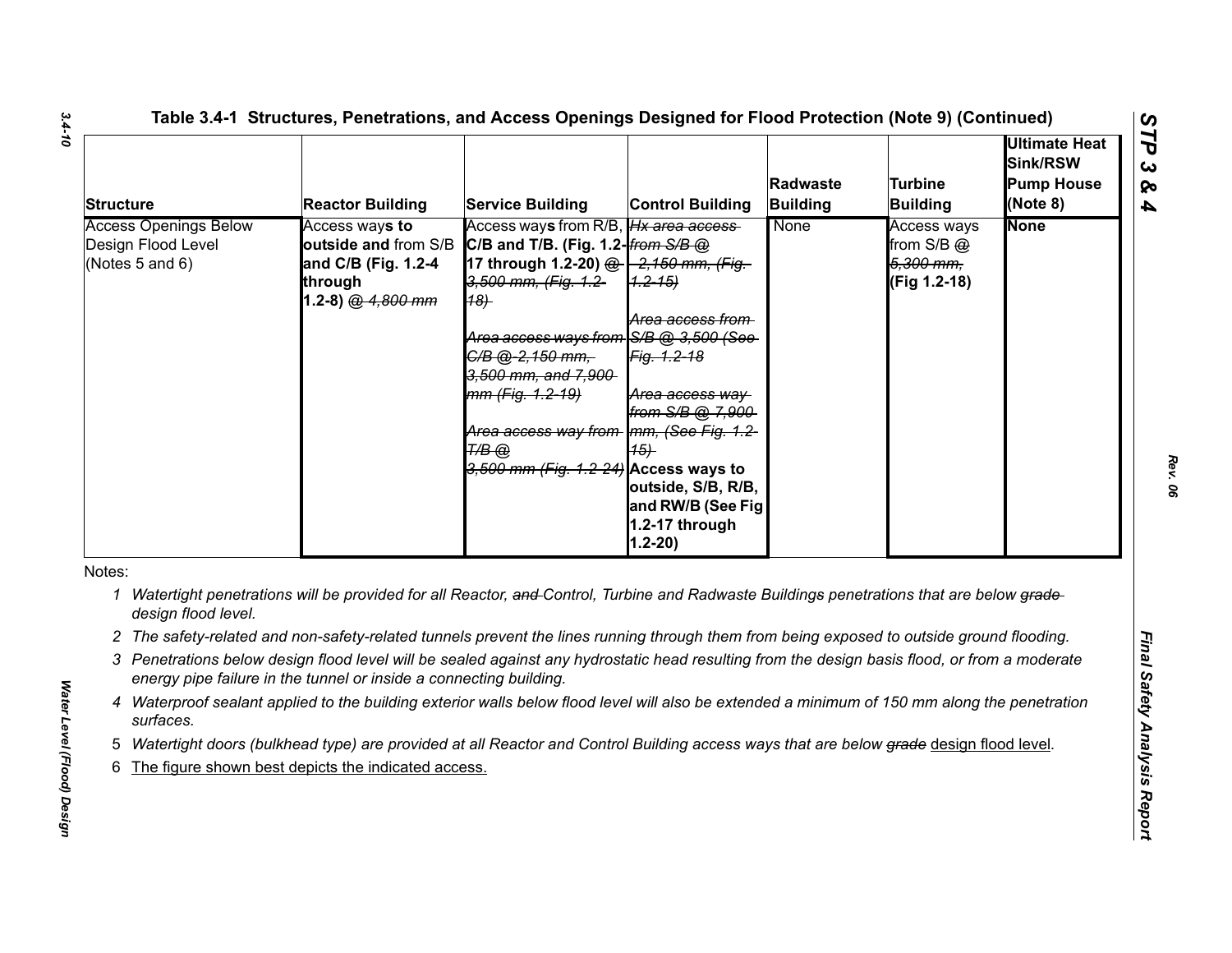- The Tustinian Burling and Service Bullding and allel meet the flood design requirements of ASCE 7-05. The Radivaste Building shall also.<br>In the Tustinian Burling and Service Courses and RSV Purin House which are continuous
- 
- 

*STP 3 & 4*